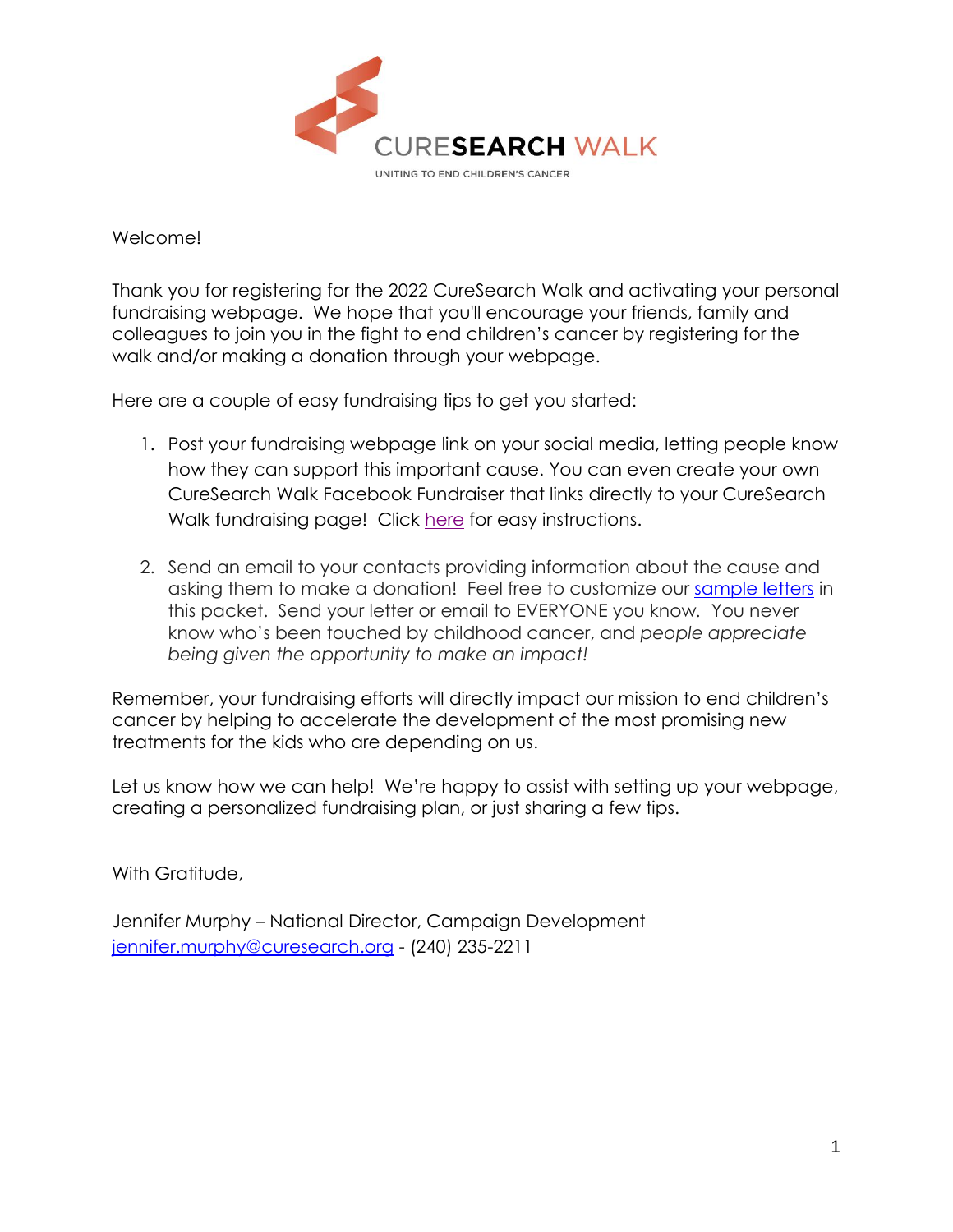

### **Fundraising Basics – Getting Ready!**

**Personalize your fundraising webpage.** You should have received an email with instructions for accessing your page – if not, let us know and we can help.Your page will automatically include general information about the walk and the cause; be sure personalize it as much as possible! Add a photo, tell people why this cause is important to you, and encourage them to support your efforts. If you're walking in honor or memory of someone, tell their story. You'll also want to set your fundraising goal on your page – aim high! Take a look at the Sample Fundraising Plans provided and use them as a guide to set your fundraising goal. Let us know if you need help!

**Create a list of your potential donors.** The number one rule of fundraising is simple – **ASK**! People can't support your fundraising efforts you don't ask them. Go through your phone contacts, holiday card list, old address book, etc., and pull together a list of people to include in your fundraising letters, emails or calls. Here are a few brainstorming ideas to help create your contact list:

| Who is my:                                                                                                                                                                                                                                                                             | Where Do I Buy My:                                                                                                                                                                                                                                                                                    | I Know People At My<br>Neighborhood:                                                                                                                                                                                                                  | My Other Networks:                                                                                                                                                                                                                                                        |
|----------------------------------------------------------------------------------------------------------------------------------------------------------------------------------------------------------------------------------------------------------------------------------------|-------------------------------------------------------------------------------------------------------------------------------------------------------------------------------------------------------------------------------------------------------------------------------------------------------|-------------------------------------------------------------------------------------------------------------------------------------------------------------------------------------------------------------------------------------------------------|---------------------------------------------------------------------------------------------------------------------------------------------------------------------------------------------------------------------------------------------------------------------------|
| Immediate family,<br>extended family, in-<br>laws, accountant,<br>appraiser, architect,<br>attorney, babysitter,<br>baker, bartender,<br>boss, caterer,<br>chiropractor,<br>contractor, dentist,<br>doctor, financial<br>planner, hairdresser,<br>interior decorator,<br>mail carrier, | Advertising, antiques,<br>boat, paint, bicycle,<br>bed, books, bridal<br>gown, cabinets,<br>computer, cosmetics,<br>dry cleaning, eye<br>glasses, flowers,<br>furniture, sports<br>equipment, hot tub,<br>condo, insurance,<br>investments, jewelry,<br>mortgage, real estate,<br>motorcycle, picture | Restaurants, shops,<br>coffee shops,<br>supermarket,<br>bowling alley, day<br>care, church,<br>golf course,<br>hardware store,<br>college, health club,<br>high school, hospital,<br>hotel, kennel, library,<br>museum, night club,<br>pharmacy, post | Facebook, LinkedIn,<br>Twitter, blogs,<br>wedding<br>party, children's<br>teachers, college<br>friends, fraternity,<br>sorority, alumni<br>association, military<br>friends, current<br>colleagues, former<br>colleagues,<br>childhood friends,<br>sports leagues, family |
| masseuse, nutritionist,<br>optometrist,<br>pharmacist                                                                                                                                                                                                                                  | framing, stereo,<br>storage, television, tools                                                                                                                                                                                                                                                        | office, gallery, deli,<br>grocery store                                                                                                                                                                                                               | of close friends,<br>places I volunteer,<br>book club                                                                                                                                                                                                                     |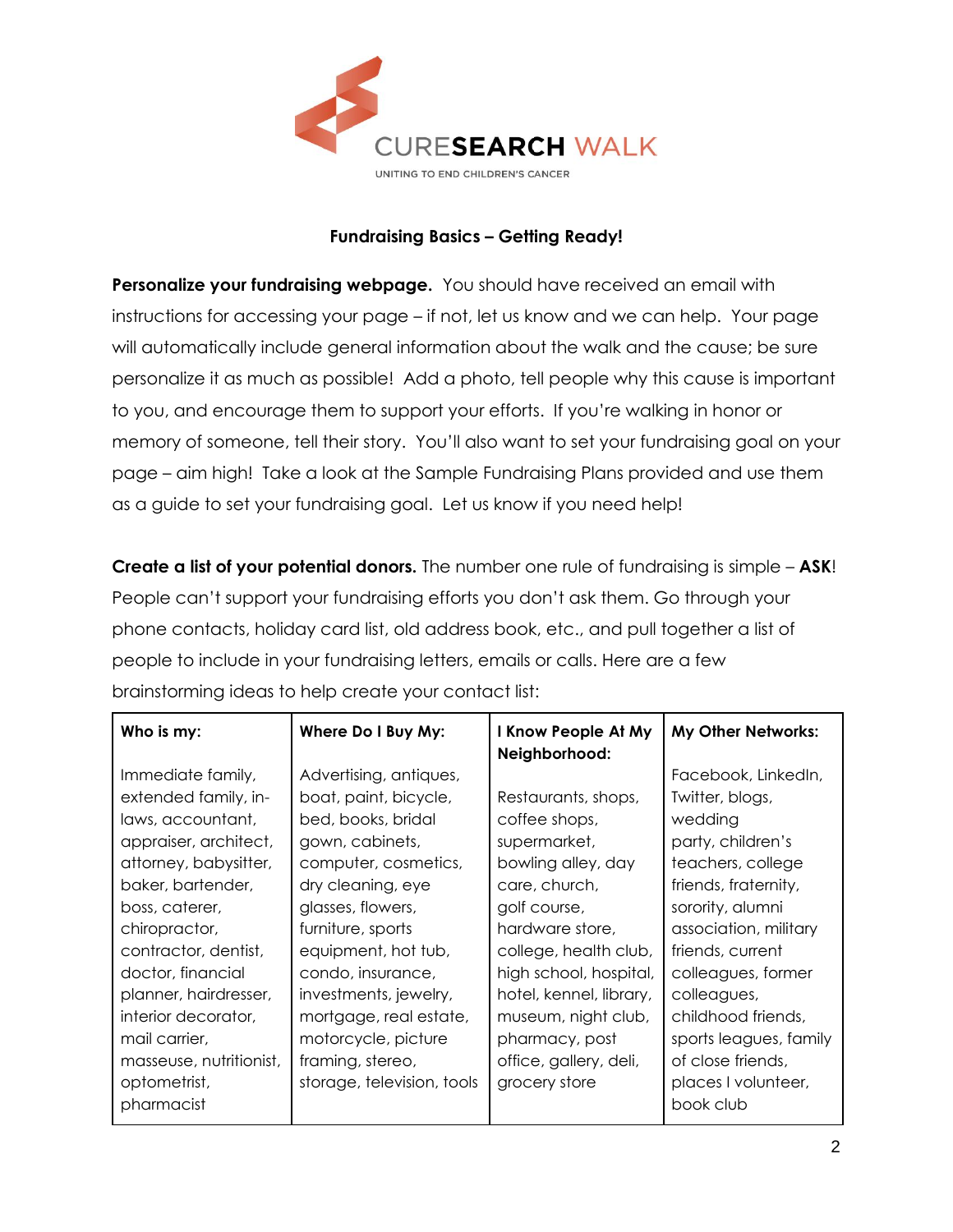

#### **Fundraising Basics – Spread the Word!**

**Write a letter and/or email.** Letter writing and email communications are among the most successful fundraising strategies. Draft a letter or email (or both!) to send to your entire contact list. Make it personal; tell your network why you're fundraising and ask them directly for their support. Share information about CureSearch's mission. Let them know that their donation will help fund the most innovative children's cancer research and ultimately, save lives. **[Click here](https://secure3.convio.net/cures/site/DocServer/CSW_sample_letters_2022.docx?docID=2462) to view sample letters.**

- Be sure to include a link to your fundraising web page in every communication.
- Consider segmenting your contact list and sending the type of communication each group might most likely respond to. Your aunt may appreciate a letter in the mail, while your work colleagues might be more likely to respond to an email.
- Follow-up is key! Plan to send at least 2-3 letter or emails to your contact list. A couple weeks after your initial letter/email, send an update with fundraising progress, additional info about the cause, and a reminder to donate. People appreciate the reminder! As the walk draws near, send a final reminder and/or a post-event recap.

**Post to your social media accounts.** Get the word out by posting a link to your fundraising webpage on Facebook, Instagram and Twitter. Include a short note about why the cause is important to you and ask people to support you. You can even create a simple Facebook Fundraiser that links directly to your CureSearch Walk donation page! Learn more **[here.](http://www.curesearchevents.org/site/DocServer/Facebook_Fundraisers_for_CureSearch_Walk_2019.pdf?docID=1561)**

- Keep posting! Thank and tag your donors, update your network on your progress, and share information about the cause.
- Get creative! Post a short video of yourself talking about your efforts, thanking your donors, and encouraging others to donate. Create a contest and giveaway a gift certificate to a local restaurant – every donation gets one entry!
- Go viral! Ask your close contacts to post your webpage link on their own social media accounts in order to give others a chance to donate. You never know who's been impacted by brain cancer – people will want to help!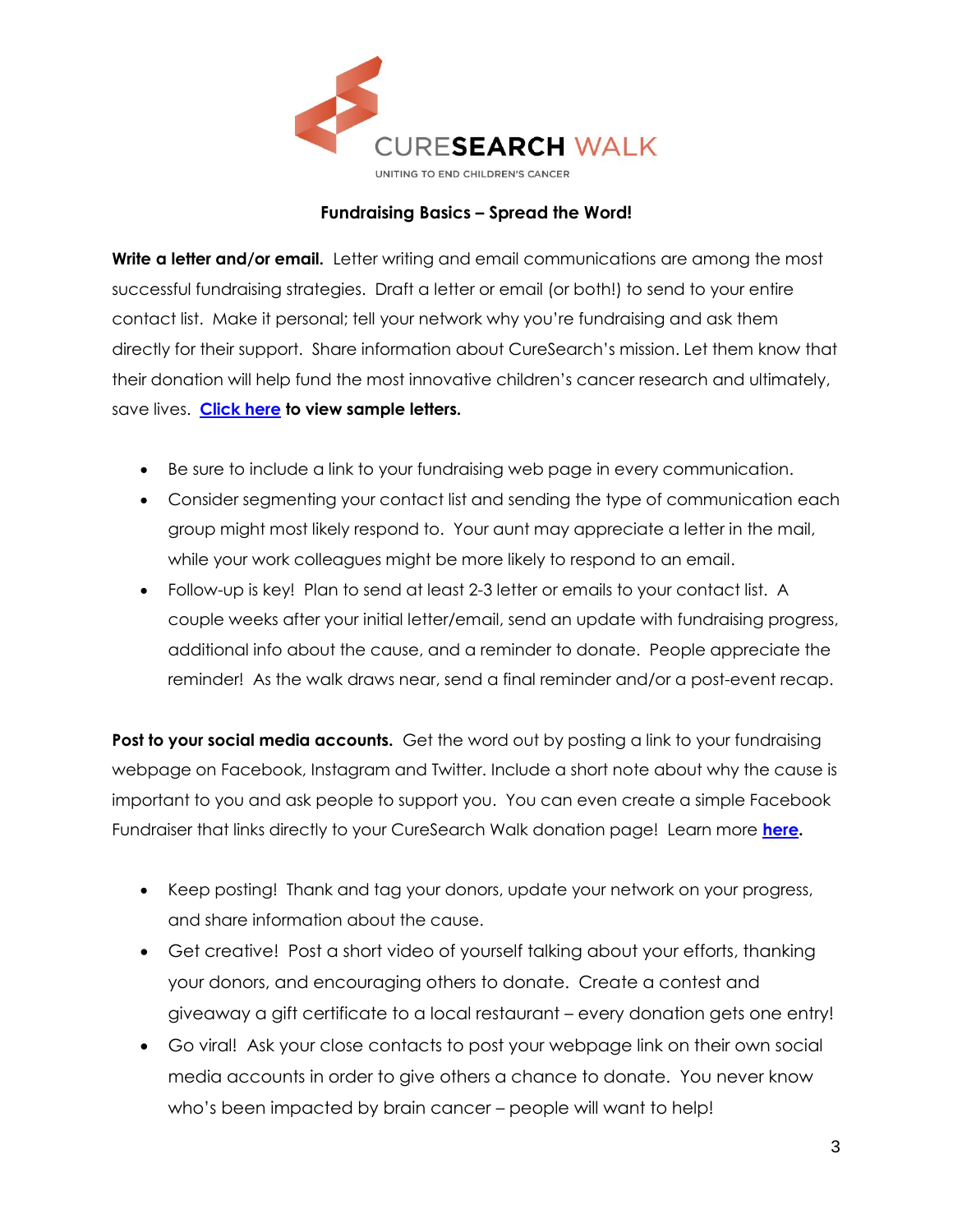

# **Sample Plans for Achieving your Fundraising Goals:**

| <b>Goal: \$1,000</b>     |                                                                                                         |                   |
|--------------------------|---------------------------------------------------------------------------------------------------------|-------------------|
| <b>Donate</b>            | Donate \$25 to get the momentum started<br>$\bullet$                                                    | \$25              |
| Email                    | • Send an email to 25 people<br>Receive (15) donations X \$30 average<br>$\circ$                        | \$450             |
| <b>Social Media</b>      | • Create a Facebook fundraiser or post to your page<br>Receive (17) donations X \$25 average<br>$\circ$ | \$425             |
| Corporate<br>Involvement | • Hold a dress-down day at your office<br>20 employees X \$5 each to dress down<br>$\mathsf{o}$         | \$100             |
|                          |                                                                                                         | Total:<br>\$1,000 |

| <b>Goal: \$2,500</b>     |                                                                                                                                                         |                   |
|--------------------------|---------------------------------------------------------------------------------------------------------------------------------------------------------|-------------------|
| <b>Donate</b>            | Donate \$50 to get the momentum started<br>$\bullet$                                                                                                    | \$50              |
| Email                    | • Send an email to 40 people<br>Receive (20) donations X \$50 average                                                                                   | \$1000            |
| <b>Social Media</b>      | • Create a Facebook fundraiser or post to your page.<br>Post weekly updates including donor<br>acknowledgments<br>Receive (30) donations X \$25 average | \$750             |
| Corporate<br>Involvement | • Hold a dress-down day at work<br>20 employees X \$5 each to dress down<br>$\circ$<br>Ask your company to match the donation<br>$\circ$                | \$200             |
| <b>Events</b>            | • Host an event for your friends (dinner party, BBQ,<br>etc.)                                                                                           | \$500             |
|                          |                                                                                                                                                         | Total:<br>\$2,500 |